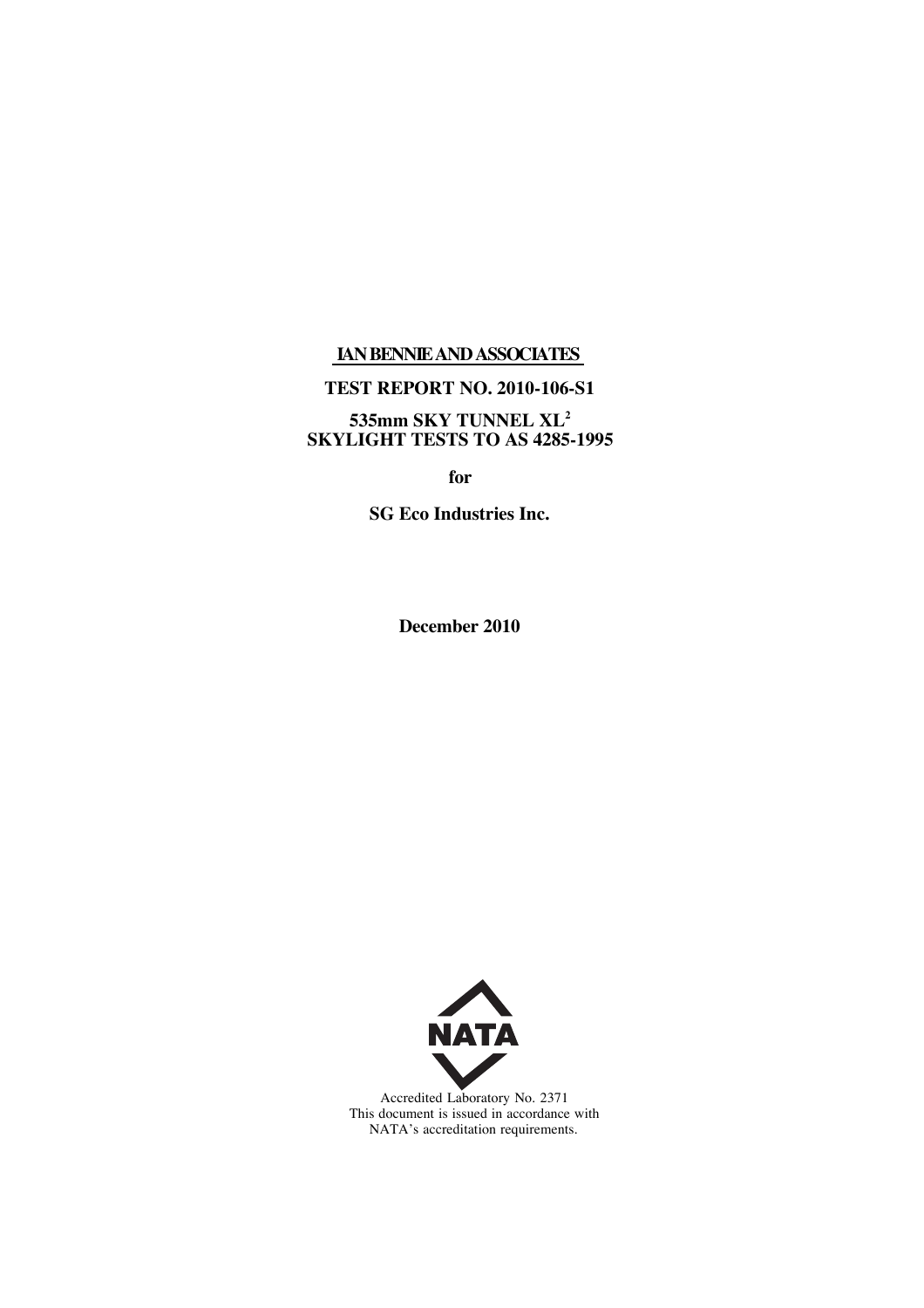

**IAN BENNIE & ASSOCIATES PTY. LTD.**

**Building Performance Testing**

**ACN : 007 133 253**



## **TEST REPORT NUMBER 2010-106-S1**

**Client: SG Eco Industries Inc.** Building 15A Philexceul Business Park, Pampanga, Philippines

**Sample: 535mm Sky Tunnel XL<sup>2</sup>** The sample was supplied mounted on a 90x45 timber frame with screw fixings around the perimeter of the metal base at nominally 250 mm centres. Dome material: 3mm injection moulded acrylic

Details of the sample provided by the Client are given in Appendix A.

**Test Location:** Ian Bennie & Associates Laboratory **Test Date:** 28 October 2010 Dandenong, Victoria

**Test Results:** The sample was subjected to Watertightness, Resistance to Concentrated Loads, and Resistance to Wind Pressures for Non-cyclone Regions tests for Skylight assemblies nominated in Clause 11.2 of Australian Standard AS4285-1995, Skylights, with test methods and results as summarised below.

#### **Watertightness** ..... **PASS**

*Method:* AS2050 Appendix C modified as required in AS4285

*Test pitch angle(s):* 27° roof pitch.

*Sample orientations:* Ridge normal to the wind stream and at 45<sup>°</sup> to the wind stream. The sample was installed with the venting plates at the bottom edge.

*Observations:* Water appeared on top of the venting plates but no water penetrated into the throat of the sample.

#### **Resistance to Concentrated Loads** ....... **PASS**

*Method:* AS4040.1 modified as required in AS4285

*Load applied:*1.1kN at the centre of the dome.

*Observations:* The dome partially inverted under the load however the load was sustained for the test duration of 1 minute.

IBA Report 2010-106-S1 Page 1 of 2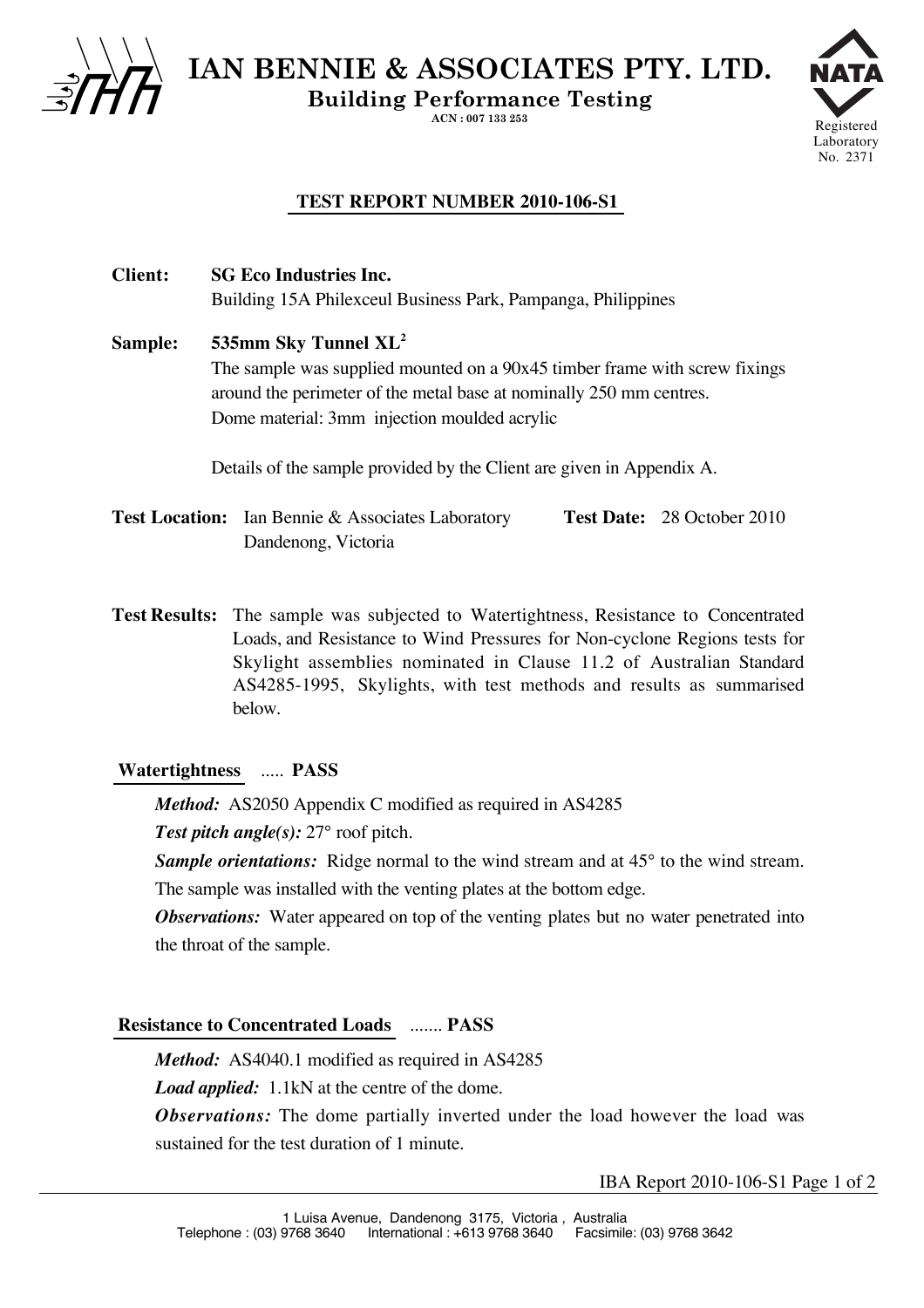### **Resistance to Wind Pressures for Non-cyclone Regions**

*Method:* AS4040.2 modified as required in AS4285.

*Loads applied and sustained for 1 minute (kPa):*

| Positive | 20  | <b>PASS</b> |
|----------|-----|-------------|
| Negative | 3.0 | <b>PASS</b> |

*Observations:* No sign of failure was observed at the test pressures. When the negative pressure was increased to –4.0 kPa the fixing screws around the perimeter of the metal base released from the timber frame.

## **Conclusion:**

The test sample passed the test requirements of Australian Standard AS4285-1995 for Watertightness, Resistance to Concentrated Loads, and Resistance to Wind Pressures for Non-cyclone Regions.

The test of Resistance to Wind Pressures for Non-cyclone Regions determined the maximum Strength Limit State pressures sustained by the skylights during testing.

| <b>Maximum Strength Limit State Pressures Sustained</b> |            |  |
|---------------------------------------------------------|------------|--|
| $+2.0$ kPa                                              | $-3.0$ kPa |  |





Walaal